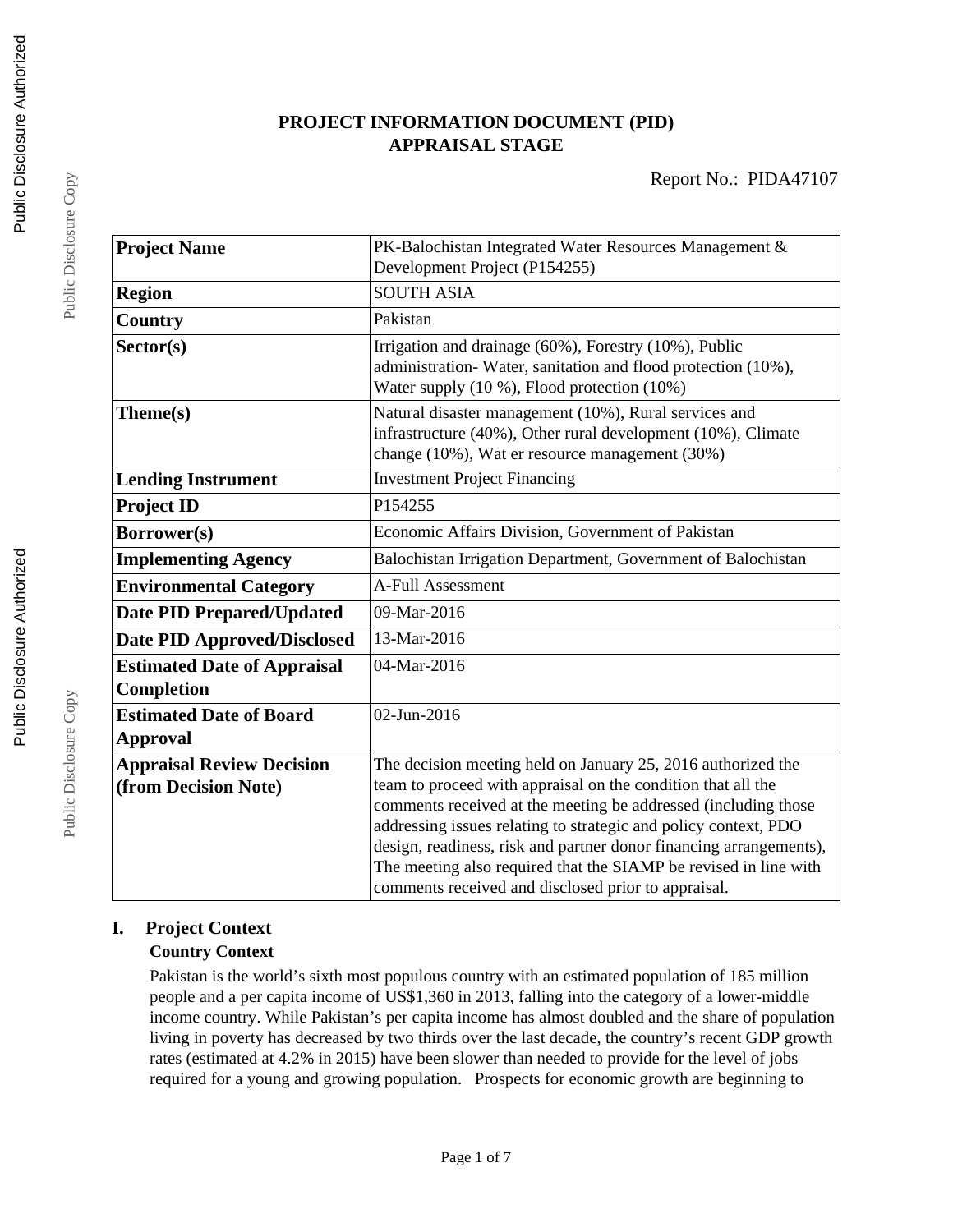improve, supported by increasing reserves, low inflation and continuing strong remittances. Nevertheless, a weak private sector environment, low public sector management and implementation capacity, and security issues will continue to hamper performance.

Balochistan is Pakistan's largest (43 percent by area) but most sparsely populated province  $(\sim 10$ million inhabitants). It borders Afghanistan and Iran and has approximately 1000 km of coastline extending to the strategically important Straits of Hormuz. It is thus well-situated for trade with Afghanistan, Central Asia, Iran and Persian Gulf countries. The province has huge deposits of coal, natural gas, oil, iron, gold and precious stones. Its strategic location and extensive natural resources make it a focus for conflict and power politics.

In spite of its size, location and resources, Balochistan is Pakistan's least developed province. An estimated 47 percent of people live below the official poverty line (cf 33 percent nationally), annual per capita GDP is less than 60 percent of the national average, the literacy rate is 50 percent (cf 58 percent nationally) and less than 15 percent of people have access to clean water. Security difficulties cause a substantial "brain drain", and together with the sparse population and lack of infrastructure, mean the cost of delivering goods and services is very high. These factors coupled with limited investment and an absence of coordinated economic policy have led to economic stagnation in recent decades.

#### **Sectoral and institutional Context**

#### Pakistan Water Sector

Water is critical to the Pakistan economy, including for agriculture (22 percent of GDP and 45 percent of jobs) where irrigation represents 93 percent of total water use. In global terms however, Pakistan has low water availability per capita at approximately 1250 m3/year, high variability inter and intra-annual water availability and very low water storage capacity  $(22)$  percent of mean annual flow). The Indus River and associated alluvial groundwater systems are Pakistan's main sources of water, and most of the population and the majority of irrigated agriculture is found on the Indus Plain. The Indus Basin Irrigation System (IBIS) is the largest irrigation system in the world, and IBIS and hydropower development in the upper basin are the focus of most of water management and water policy debate in the country.

The Federal Ministry of Water and Power is responsible for water resources management and development at a national level. While there are relatively stable arrangements in place for the management of the Indus River (both internationally and nationally), there is no national water policy framework and no coordinated approach to guide the development and increasing critical reforms in the sector required to underpin national economic growth. A National Water Policy was drafted several years ago, but it is only very recently that the government is again considering how to progress in this sector. As in many federated systems, the Pakistan Constitution assigns policy and planning responsibilities for water to the provinces and irrigation and drainage are managed at this level. The Provincial Irrigation and Drainage Authority Act provides a framework for the establishment of provincial authorities, water boards and farmer organizations.

#### Balochistan Water Sector

Balochistan however, is different from the rest of Pakistan. Less than 40 percent of its available water is from the Indus River, and this fraction is only available to around 5 percent of the area of the province given the challenges of topography. Inadequate water distribution infrastructure means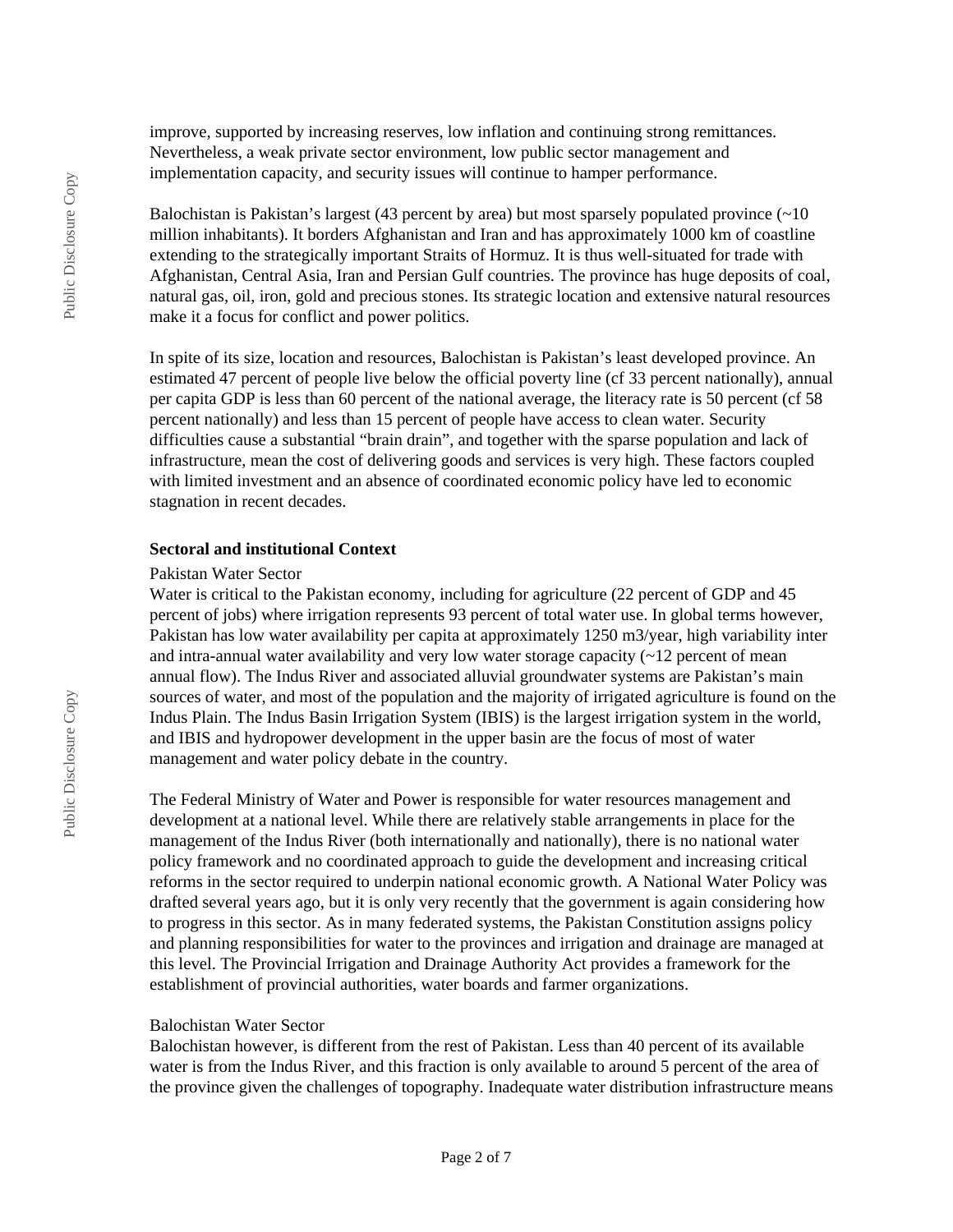that less than half of the water available to Balochistan from the Indus is utilized.

The largest usable water resource for the province is internal floodwater generated from intense but highly episodic rainfall that given the lack of significant water storage is harnessed for irregular "spate irrigation". Spate irrigation in the province is however, generally poorly managed and reliant on inadequate infrastructure meaning it is both relatively inefficient and unproductive. The nature of the climate also means that both extended droughts and destructive flash floods are relatively common, and are expected to worsen with future climate change.

Groundwater is a small fraction of the overall resource but its comparative reliability means it is in high demand. In the absence of regulation or coherent management, groundwater has fueled horticultural development, the most economically important component of agriculture in Balochistan, and supports most urban areas and is thus over-abstracted leading to major declines in groundwater levels.

In spite of its considerable mineral and energy resources and lack of reliable water, weak governance and a lack of investment mean the province is still highly dependent on agriculture (60 percent of provincial GDP and 67 percent of labor). Recent economic growth has been largely driven expansion of tube-well irrigation for high-value agriculture, especially horticulture with key agricultural products including wheat, apples, grapes, vegetables, barley, milk and meat. The majority of the rural poor in the Balochistan however, depend on unreliable surface water irrigation (either spate irrigation or rainfall harvesting), or livestock-based production across the extensive but relatively unproductive rangelands of the province.

While per capita water availability in Balochistan is well above the national average, this simply reflects the low population. Variability in water availability is far higher than the national average and per capita water storage is only 20 percent of the (grossly inadequate) national value. As a consequence, Balochistan is the least water-secure province in Pakistan, the most at risk from climate change, and the least able to cope with water-related development challenges. In the current context improving rural livelihoods and stimulating economic growth require vastly improved management of the scarce water resources of the province.

#### Balochistan Water Institutions

Water management in Balochistan is the responsibility of the Irrigation Department. The department is responsible for management of irrigation, drainage and flood control infrastructure and equitable distribution of irrigation water. In addition, the department under the Canal and Drainage Act and under the Balochistan Groundwater Rights Administration Ordinance (1978, amended in 2000) to formulate and implement water policy.

The Balochistan Water Users' Association Ordinance (1981) provides for the formation, operation and promotion of WUAs in the province; it makes it obligatory for farmers to organize themselves into WUAs for collective action including watercourse rehabilitation and ongoing maintenance. The Ordinance however, is only applicable to canal irrigation systems and not to the more widespread small-scale irrigation schemes operated by farmer organizations. Some limited efforts have been made to establish functioning WUAs outside canal irrigation areas, but significant additional effort is required to move towards provision of labor, cost-sharing, O&M cost-recovery and transferal of operation of local schemes to community groups.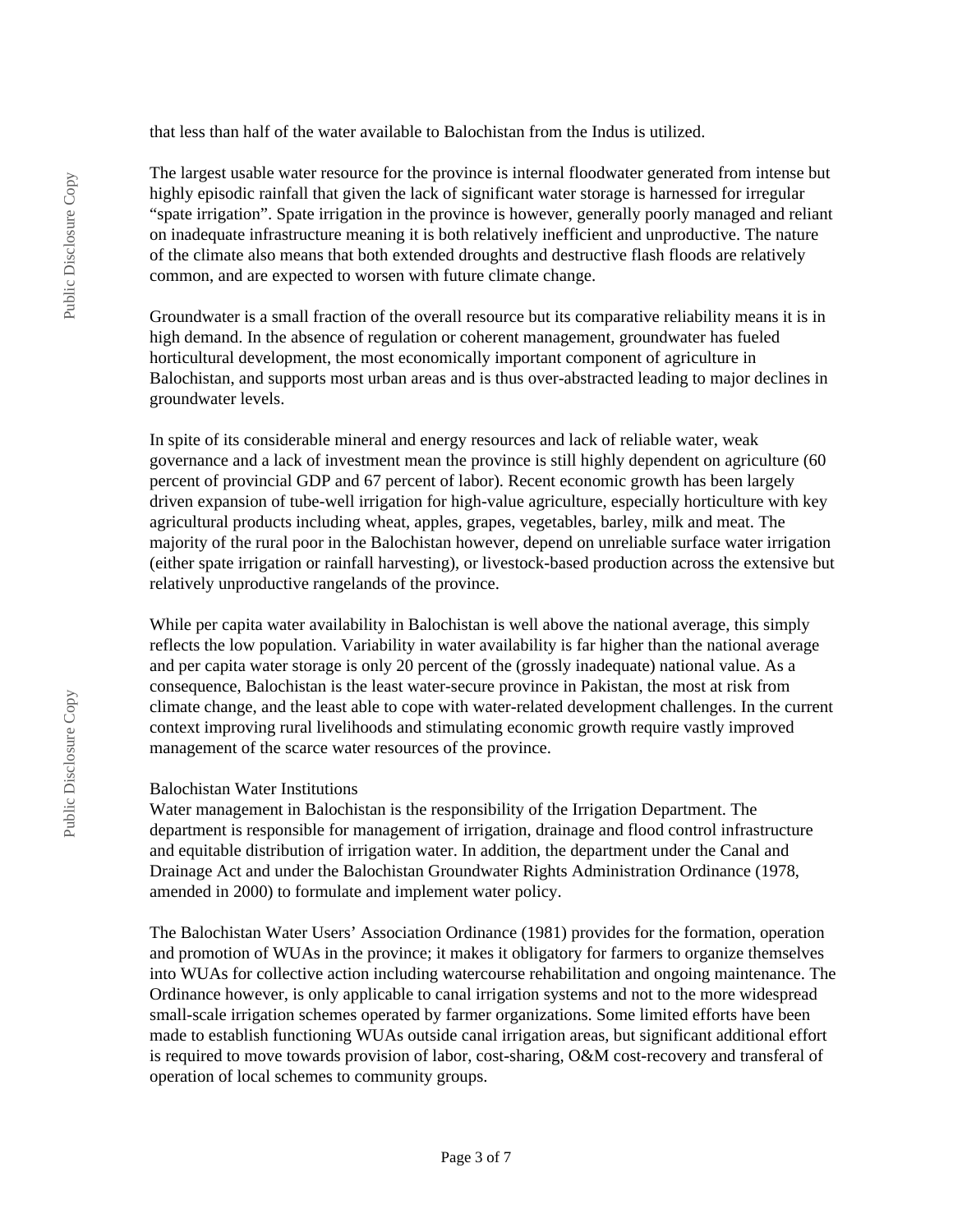Women have very limited involvement in WUAs given the strict separation of men and women in most of rural Balochistan, the low social and economic status of most rural women, and their restricted mobility and lack of decision-making authority. In the long-term, finding appropriate entry points for changing the perceptions in rural Balochistan on the roles and abilities of women in general, and the opportunities for their contributions to improved community water management, will be critical.

#### Balochistan Water Policy

In 2006 the Government of Balochistan adopted an IWRM Policy developed with ADB-supported technical assistance. The policy describes the provincial situation of severe water scarcity, inefficient and profligate usage, prolonged droughts and the dire consequences for rural livelihoods and economic growth. It is organized into 16 "thrust areas" for improving and sustaining the management of surface and groundwater resources. The policy identifies numerous studies required to fill important knowledge gaps, critical capacity gaps, regulatory reforms and institutional reforms.

While useful progress has been made in the last decade with outside assistance in undertaking many of the identified studies, the fundamental required changes identified in the policy have not been tackled. The primary reasons for the lack of substantive progress are (i) the lack of any national framework or national political push for water sector reform, (ii) the highly political nature of water in the province and the lack of real political will and (iii) the lack of technical and policy capacity within government to change from within. Recent relative improvements in the security situation and political stability, together with the relative success of the recently completed World-Bank financed Balochistan Small Scale Irrigation Project (BSSIP) that trialled irrigation aspects of the IWRM Policy in the Pishin Lora River Basin, have significantly increased the government appetite for tackling water reform.

The key issues identified in the IWRM Policy that will be targeted through this project include: (i) establishing adequate and reliable water data, (ii) improving coordination between the water and agricultural sectors, (iii) adopting an integrated approach to project formulation and to project M&E, (iv) improving irrigation water use efficiency, (v) improving groundwater recharge through watershe d management and water conservation, and (vi) ensuring effective participation of water users and other stakeholders in water management. These will provide a solid foundation for longer-term reforms, a road-map for which will be developed during the project

# **II. Proposed Development Objectives**

To strengthen provincial government capacity for water resources monitoring and management and to improve community-based water management for targeted irrigation schemes in Balochistan.

# **III. Project Description**

# **Component Name**

Component A: IWRM Institution, Capacity and Information

#### **Comments (optional)**

Component A will lay the foundation for a transition to IWRM in Balochistan. It will support institutional restructuring, professional development, installation and operation of hydrometeorological systems, and establishment of multi-agency river basin information systems that provide public access to all available hydromet data. River basin information systems will combine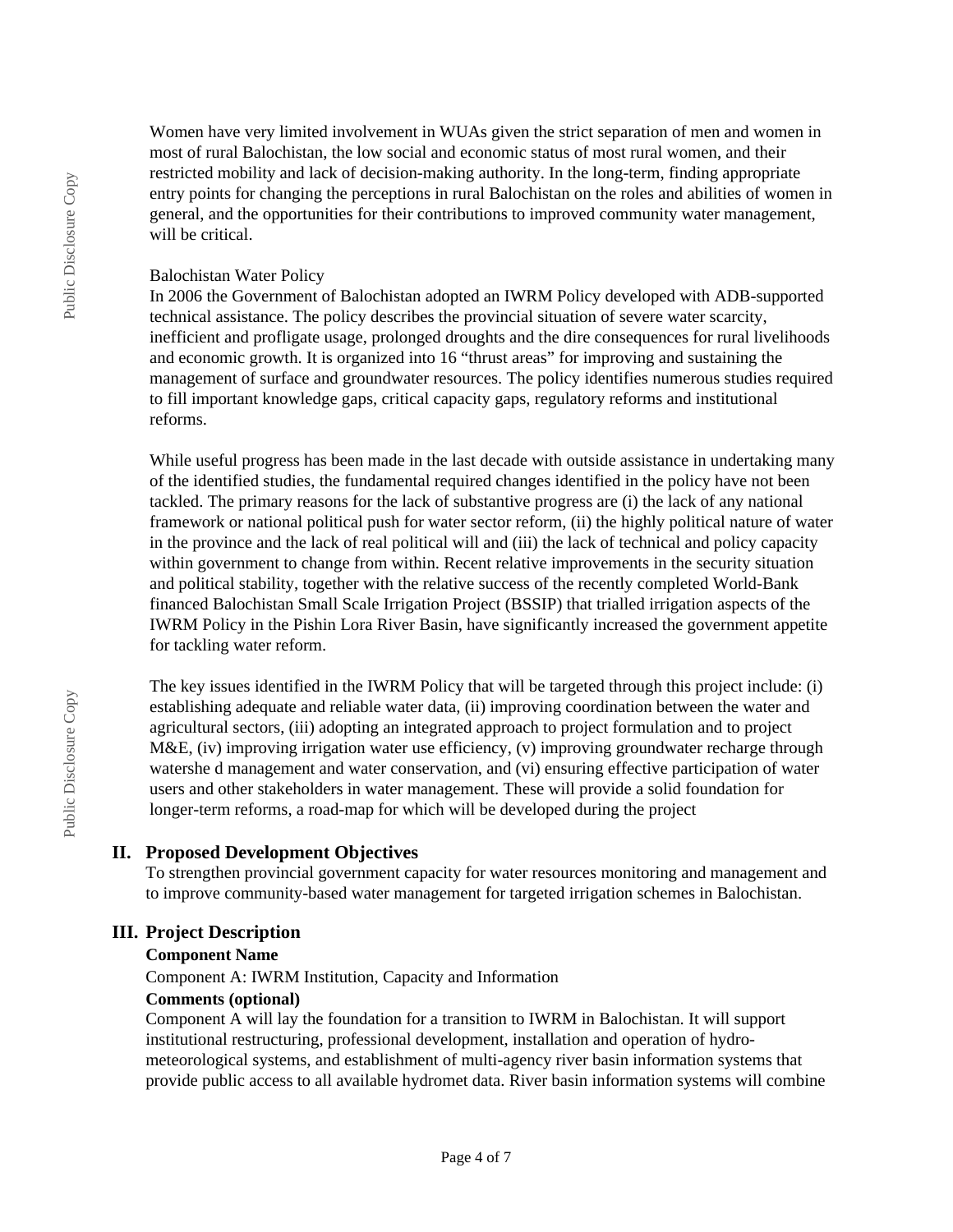hydrologic data with land-use, soils, topography, river networks, environmental asset data etc. Appropriate institutional arrangements for initial IWRM efforts will be determined and progressively implemented during the Project. Investment will be made in professional development to support IWRM including in aspects of water resources planning and management.

#### **Component Name**

Component B: IWRM Sub-Projects

#### **Comments (optional)**

Component B will support implementation of IWRM sectoral investments in Nari and Porali basins within a framework of community mobilization and participation. Investments will include: construction and/or rehabilitation of irrigation and potable water supply facilities; flood protection infrastructure; watershed and rangeland management and environmental protection works; and onfarm water management and agricultural productivity activities. Investments will include: B1 – Construction and/or rehabilitation of irrigation and potable water supply facilities; flood protection infrastructure; B2 – Related watershed and rangeland management and environmental protection works; and B3 – On-farm water management and agricultural productivity activities.

#### **Component Name**

Component C: Project Management and Technical Assistance

#### **Comments (optional)**

This component will support project management, monitoring and evaluation and studies. The component will finance expenditures associated with overall project implementation costs including incremental costs associated with PMU and the PIUs, Project Supervision and Implementation Assistance (PSIA) consultants, Monitoring and Evaluation (M&E) consultants, and implementation of Management Plans and Strategic Studies including Environmental Management Plan, Social Management Plan, Gender Action Plan, and strategic studies.

# **IV. Financing** *(in USD Million)*

| <b>Total Project Cost:</b>                  | 209.70 | Total Bank Financing: 200.00 |        |
|---------------------------------------------|--------|------------------------------|--------|
| <b>Financing Gap:</b>                       | 0.00   |                              |        |
| <b>For Loans/Credits/Others</b>             |        | Amount                       |        |
| <b>BORROWER/RECIPIENT</b>                   |        |                              | 9.70   |
| International Development Association (IDA) |        |                              | 200.00 |
| Total                                       |        | 209.70                       |        |

# **V. Implementation**

The Balochistan Irrigation Department (BID) will be the lead Implementing Agency supported by the departments of Agriculture, Forestry, Livestock, and Public Health Engineering. A central Project Management Unit (PMU) in Quetta will incorporate functions from the BID Planning and Monitoring wing and the BID Water Resource Management directorate, supplemented with additional suitably qualified staff. The PMU will be supported by Project Implementation Units (PIUs) in the Nari and Porali river basins, located in the towns of Sibi and Uthal respectively.

Led by a Project Director, the PMU will have overall responsibility for project implementation including financial management, procurement, and recruitment of staff, consultants and contractors. Led by Executing Engineers, the PIUs will be responsible for sub-project implementation and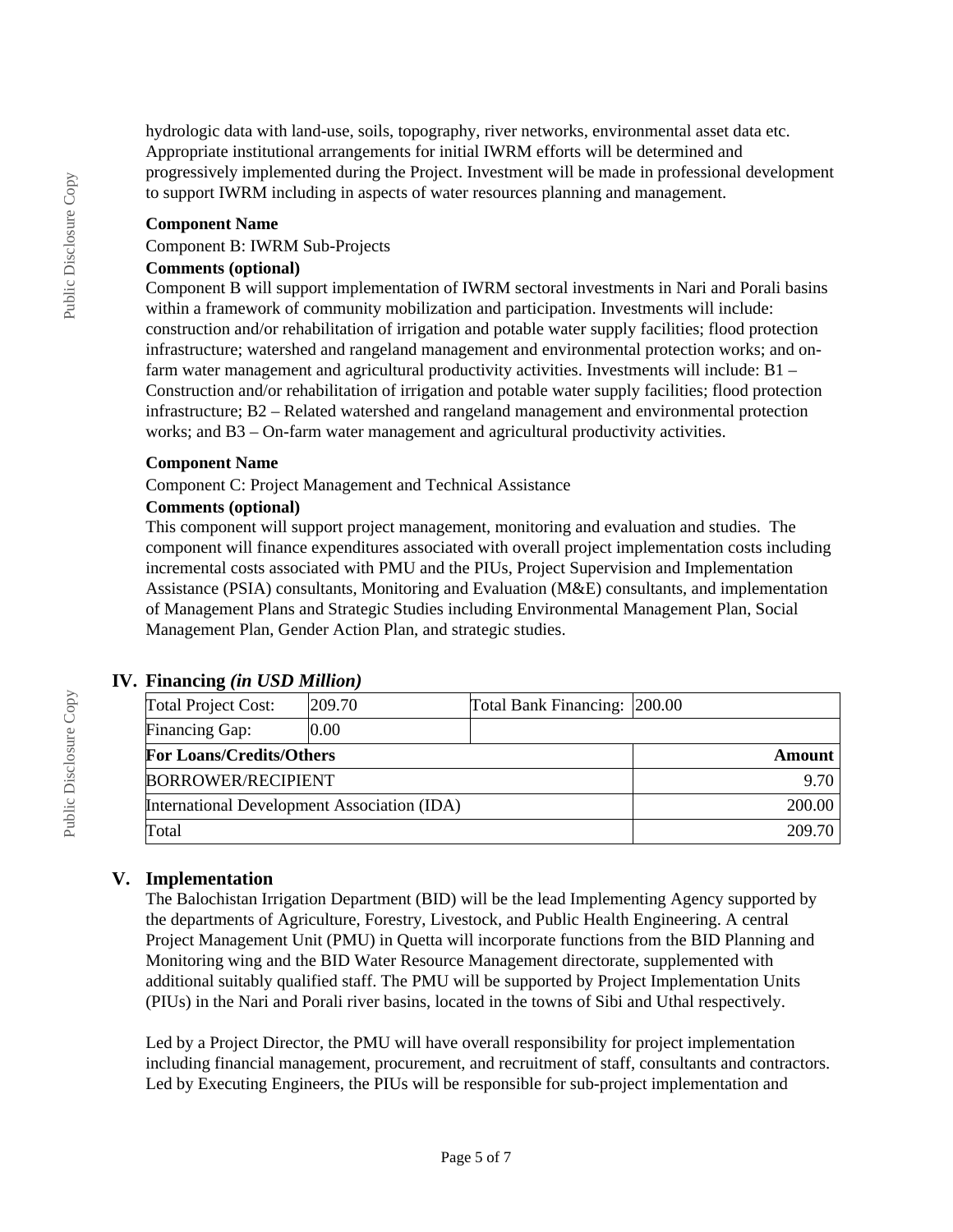community liaison and participation through community and farmer organizations. The PMU and PIUs will be supported by PSIA and M&E consultants. A Project Steering Committee will provide strategic guidance and facilitate inter-agency coordination. A Grievance Redress Mechanism will deter fraud and corruption, mitigate risks and provide project staff with practical guidance on accountability, transparency and responsiveness to beneficiary requests. A communication strategy will strengthen government capacity in public engagement and communication and help manage Project risks. To support longer-term IWRM, the PMU will strengthened as an ongoing unit of the Irrigation Department to champion IWRM policy implementation, working in particular with the two PIUs to progress development and reform in the two project basins.

# **VI. Safeguard Policies (including public consultation)**

| Safeguard Policies Triggered by the Project    |   | N <sub>0</sub> |
|------------------------------------------------|---|----------------|
| Environmental Assessment OP/BP 4.01            | x |                |
| Natural Habitats OP/BP 4.04                    | x |                |
| Forests OP/BP 4.36                             | × |                |
| Pest Management OP 4.09                        | x |                |
| Physical Cultural Resources OP/BP 4.11         | x |                |
| Indigenous Peoples OP/BP 4.10                  |   | x              |
| Involuntary Resettlement OP/BP 4.12            | x |                |
| Safety of Dams OP/BP 4.37                      |   | x              |
| Projects on International Waterways OP/BP 7.50 |   | X              |
| Projects in Disputed Areas OP/BP 7.60          |   | x              |

**Comments (optional)**

# **VII. Contact point**

#### **World Bank**

Contact: Mahwash Wasiq

Title: Sr Water Resources Mgmt. Spec.<br>Tel: 473-3465

- 473-3465
- Email: mwasiq@worldbank.org

# Contact: Muhammad Riaz

Sr Agricultural Spec.

- Tel: 5722+2157 /
- Email: mriaz2@worldbank.org

# **Borrower/Client/Recipient**

Name: Economic Affairs Division, Government of Pakistan Contact: Mr. Tariq Bajwa Secretary Tel: 92519210 Email: secretary@ead.gov.pk

# **Implementing Agencies**

Name: Balochistan Irrigation Department, Government of Balochistan Contact: Mr. Abdul Hameed Mengal Title: Project Director